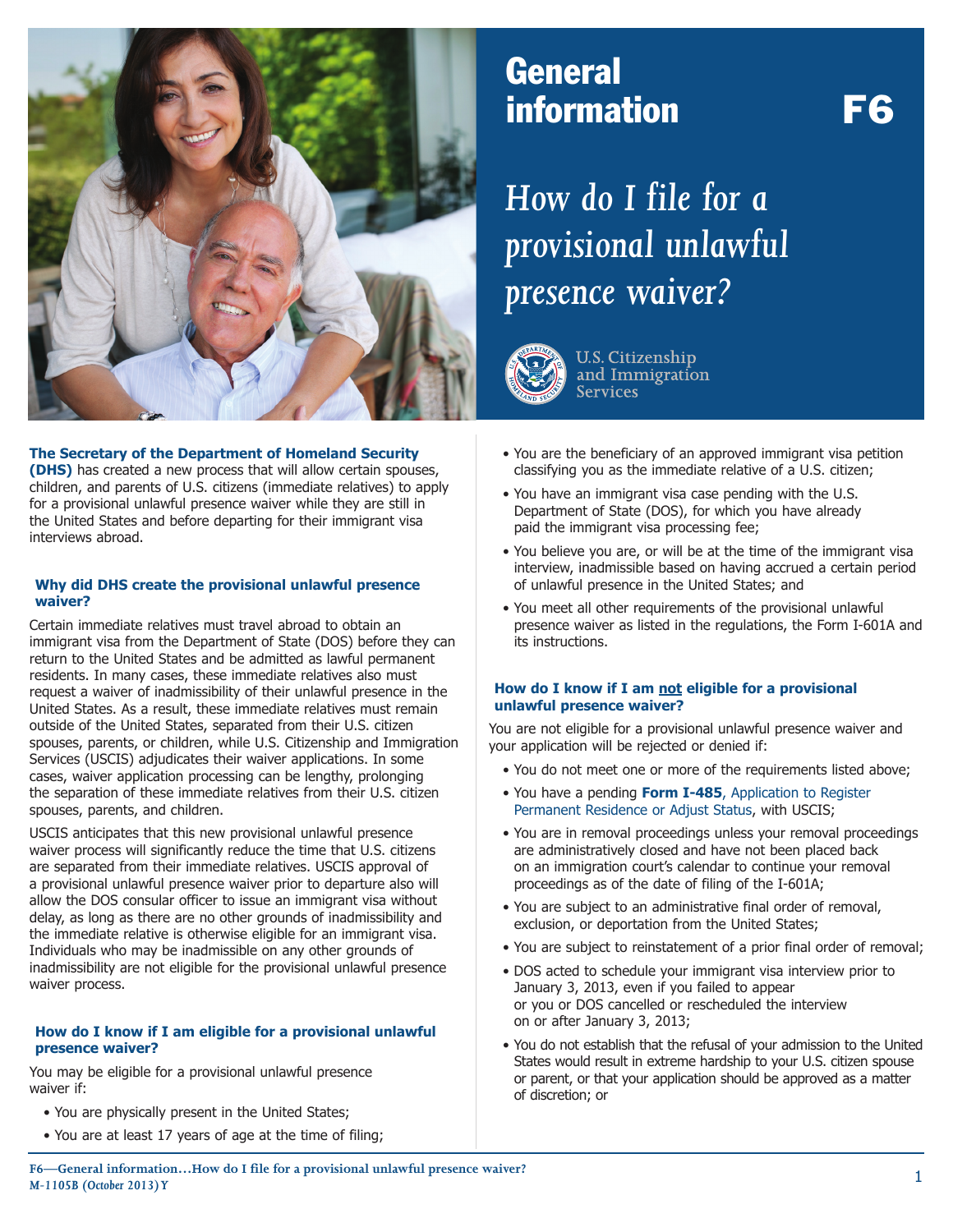• USCIS has reason to believe that DOS may find you inadmissible at the time of your immigrant visa interview for grounds other than unlawful presence.

#### **How do I apply for the provisional unlawful presence waiver?**

To apply for a provisional unlawful presence waiver, you must file a **Form I-601A**, Application for Provisional Unlawful Presence Waiver. Make sure your application is complete, signed, and submitted with the correct application and biometric fees. Follow the I-601A application instructions and check the USCIS Web site at **www. uscis.gov/forms** for any updates to the instructions or required  $f_{\text{PAC}}$ 

#### **How do I apply for the provisional unlawful presence waiver if I am in removal proceedings?**

Only certain individuals in removal proceedings are eligible to apply for a provisional unlawful presence waiver. Individuals who are immediate relatives of U.S. citizens may apply for a provisional unlawful presence waiver while in removal proceedings, if the removal proceedings:

- Are administratively closed; **and**
- Have not been placed back on an immigration court's calendar to continue the removal proceedings as of the date of filing the I-601A.

You still must meet all the requirements for the provisional unlawful presence waiver, including the requirement that you have an immigrant visa case pending with DOS and have already paid the immigrant visa processing fee.

Although you are in removal proceedings, the application for a provisional unlawful presence waiver is filed with USCIS.

**NOTE:** If your I-601A is approved, your removal proceedings should be terminated or dismissed **before** you depart the United States to avoid delays in your immigrant visa processing and to avoid the risk that you may be found inadmissible on other grounds.

After you receive an approval notice for your provisional unlawful presence waiver, you and/or your legal representative should contact the Principal Legal Advisor for the Office of the Chief Counsel at U.S. Immigration and Customs Enforcement (ICE) to make arrangements to have your removal proceedings terminated or dismissed. Do not contact ICE until after USCIS approves your Form I-601A. A list of the ICE Chief Counsel phone numbers is available on the Internet at: **http://www. ice.gov/contact/opla/.** When you contact ICE, you should have a copy of your I-601A approval notice available for ICE's review.

#### **Will I have to be fingerprinted or appear for an interview as part of the provisional unlawful presence waiver process?**

All provisional unlawful presence waiver applicants will be required to appear at a USCIS Application Support Center (ASC) for biometrics collection (photograph and fingerprints). Generally, USCIS will not require provisional unlawful presence waiver applicants to appear for an interview but may schedule an interview for an applicant if the facts in a particular case warrant further inquiry and review.

#### **If I have a pending or approved request for a provisional unlawful presence waiver can I receive interim benefits?**

The filing or approval of a provisional unlawful presence waiver will not affect an individual's current immigration status in the United

States. A pending or approved provisional waiver also will NOT:

- Provide interim benefits such as employment authorization or advance parole;
- Provide lawful status;
- Stop the accrual of unlawful presence;
- Provide protection from removal;
- Remove the requirement to depart the United States to seek an immigrant visa; or
- Guarantee immigrant visa issuance or admission to the United States.

#### **What should I do once a decision is made on my provisional unlawful presence waiver?**

USCIS will notify the National Visa Center (NVC) of its decision on your provisional unlawful presence waiver. Once the NVC is notified, DOS will resume processing your immigrant visa case. If the NVC has received the required forms and documents from you, the immigrant visa interview is scheduled at the U.S. Embassy or consulate, and you are notified of your interview appointment date. Next, if you are in removal proceedings, review the information above about having your removal proceedings terminated or dismissed prior to your departure. If you are not in removal proceedings or your removal proceedings have already been terminated or dismissed, you will need to depart the United States and attend your immigrant visa interview as directed by DOS. If you fail to depart and attend your immigrant visa interview, the provisional unlawful presence waiver will not take effect and the approval may no longer be valid.

#### **If USCIS denies my request for a provisional unlawful presence waiver, can I file an appeal or a motion to reopen or reconsider?**

No. If USCIS denies your request for a provisional unlawful presence waiver, you cannot file an appeal or a motion to reopen or reconsider the denial. USCIS reserves the right to reopen and reconsider, on its own motion, an approval or a denial of a provisional unlawful presence waiver at any time.

#### **What can I do if USCIS denies my request for a provisional unlawful presence waiver or if I withdraw my provisional unlawful presence waiver application?**

If USCIS denies your request for a provisional unlawful presence waiver, or if you withdraw your provisional unlawful presence waiver application before USCIS makes a decision, you may file a new Form I-601A, in accordance with the form instructions, with the required fees and any additional documentation that you believe establishes your eligibility for the provisional unlawful presence waiver. You can only file a new provisional unlawful presence waiver application if your immigrant visa case is still pending with DOS. For more information, see the DOS Web page at **www.immigrantvisas. state.gov**.

Alternatively, you can file a **Form I-601**, Application for Waiver of Grounds of Inadmissibility, with the USCIS Lockbox, after you attend your immigrant visa interview and after the DOS consular officer determines that you are inadmissible to the United States.